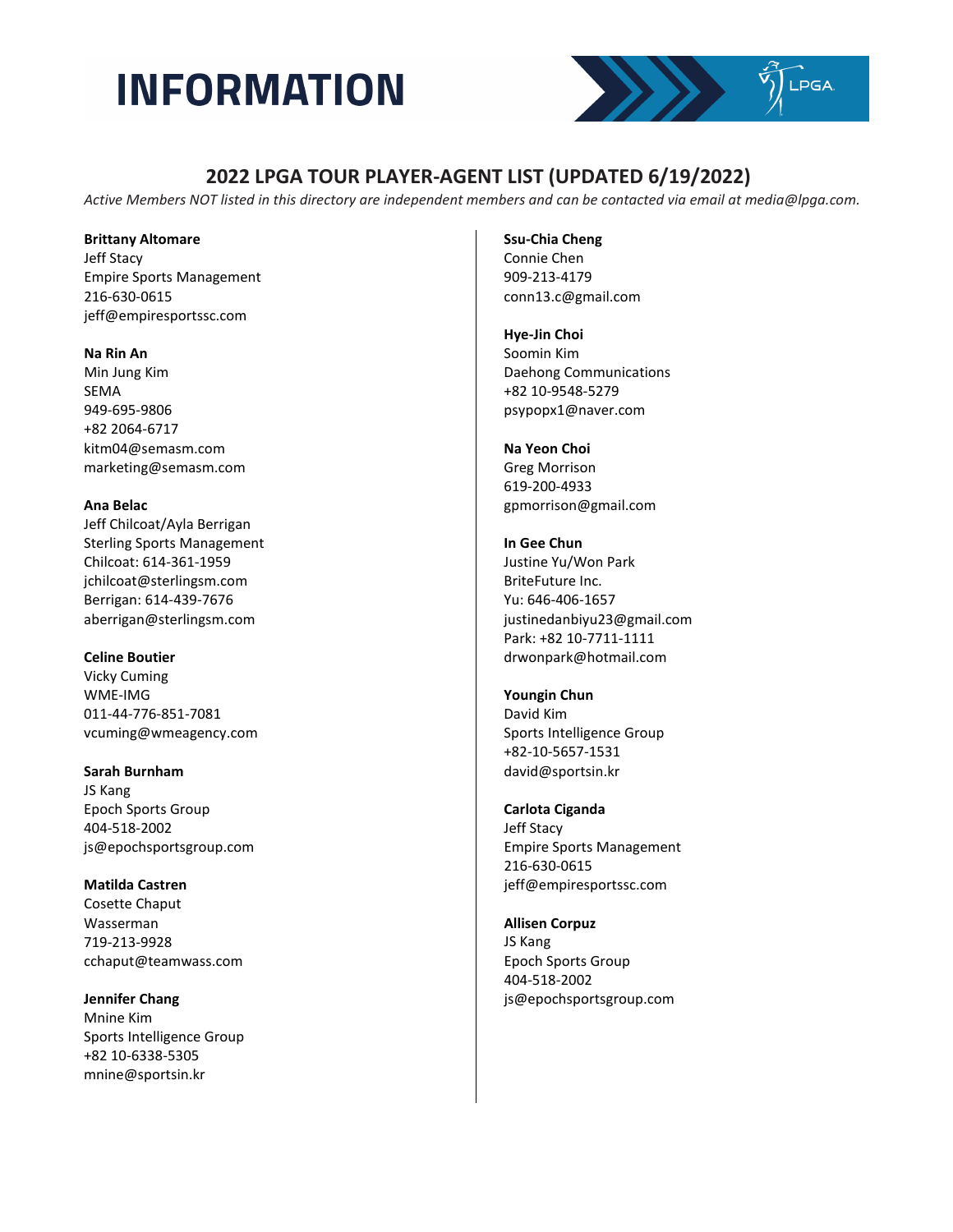**Olivia Cowan** Mark McDonnell Modest Golf Management +44 792-133-8912 mark@modestmanagement.com

**Paula Creamer** Jay Burton WME-IMG 216-533-1775 jburton@wmeagency.com

**Casey Danielson** Charlie Danielson 4sports 715-781-6191 charliegolf24@gmail.com

**Laura Davies**  Vicky Cuming WME-IMG 011-44-776-851-7081 vcuming@wmeagency.com

Tony Davies LD Sports Management 011-44-7989-432641 tonydaviesldp@aol.com

**Austin Ernst**  Rachel Everett Everett Sports Management 864-350-1222 rachel@everettsm.com

**Ally Ewing**  Rachel Everett Everett Sports Management 864-350-1222 rachel@everettsm.com

**Maria Fassi** Carlos Rodriguez/Irek Myskow GSE Worldwide Rodriguez: 760-212-5371 carlos@impactpoint.ch Myskow: 305-205-4030 irek@impactpoint.ch

SALES STEPSA **Shanshan Feng**  Ruby Chen

WME-IMG +86-18521003681 rchen@wmeagency.com

#### **Fatima Fernandez Cano**

Jeff Chilcoat/Ayla Berrigan Sterling Sports Management Chilcoat: 614-361-1959 jchilcoat@sterlingsm.com Berrigan: 614-439-7676 aberrigan@sterlingsm.com

### **Ayaka Furue**

Takumi Zaoya 206-356-2629 takumi@vitvaro.net

**Sandra Gal** Leela Narang Outlyr 917-763-5321 lnarang@outlyr.com

**Kristen Gillman** Kevin Hopkins Excel Sports Management 973-975-3354 khopkins@excelsm.com

**Linn Grant** Pelle Kruger Creekhouse Management pelle@creekhousemanagement.com

**Hannah Green** Jay Burton/Jonathan Chafe WME-IMG Burton: 216-533-1775 jburton@wmeagency.com Chafe: 330-703-3463 jchafe@wmeagency.com

**Jaye Marie Green** Matt Judy Blue Giraffe Sports 404-643-5952 mj@bluegiraffesports.com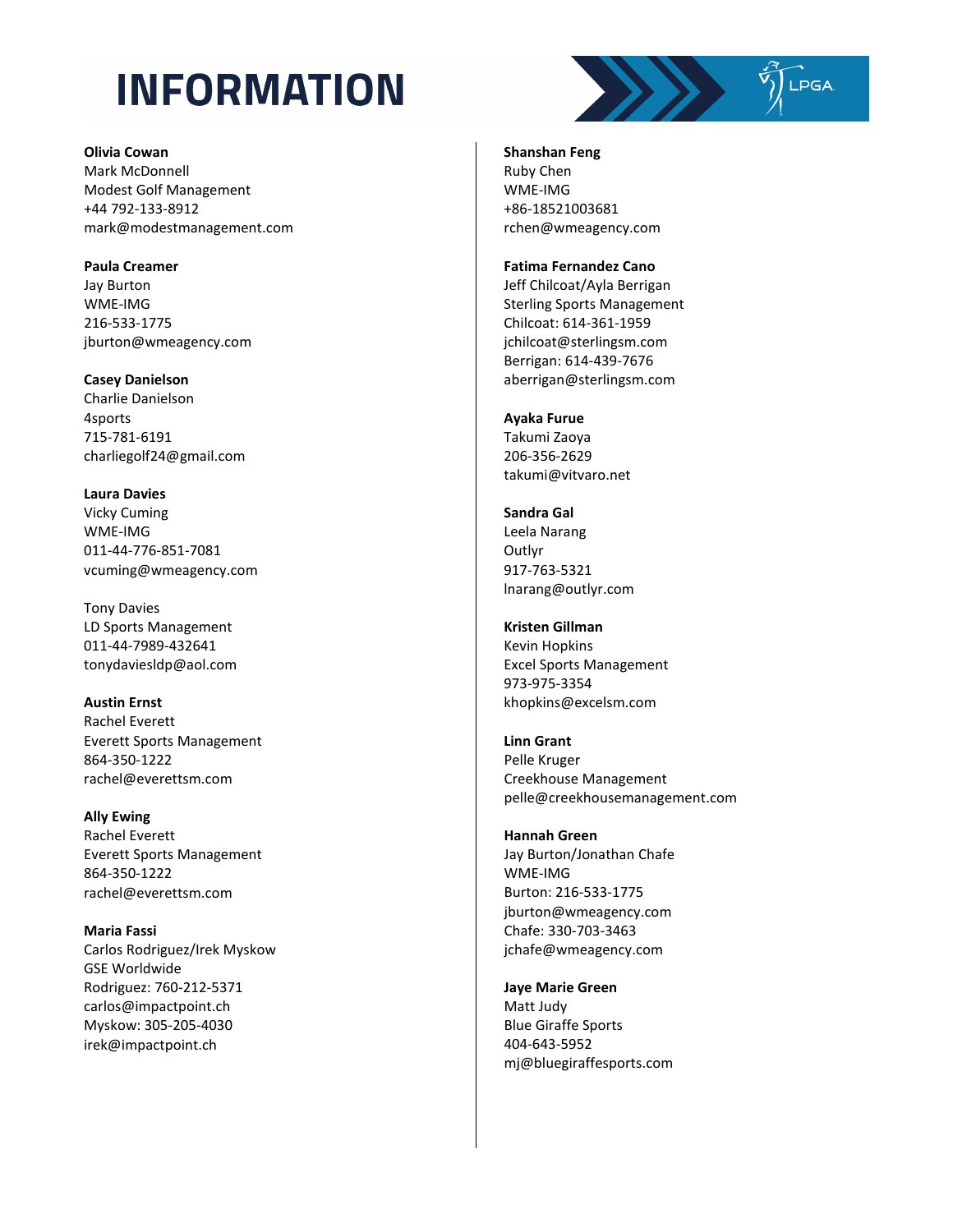

#### **Natalie Gulbis**

Jay Burton/Vicky Cuming WME-IMG Burton: 216 -533 -1775 jburton@wmeagency.com Cuming: 011 -44 -776 -851 -7081 vcuming@wmeagency.com

### **Georgia Hall**

Vicky Cuming/Jonathan Chafe WME-IMG Cuming: 011 -44 -776 -851 -7081 vcuming@wmeagency.com Chafe: 330 -703 -3463 jchafe@wmeagency.com

### **Mina Harigae**

Alex Guerrero/John Van Dyk The Society Guerrero: 280 -412 -2999 alex@thesociety.us Van Dyk: 909 -240 -7771 john@thesociety.us

### **Nasa Hataoka**

Takumi Zaoya 206 -356 -2629 takumi@vitvaro.net

**Muni He**  Ruby Chen/Davis Holman WME-IMG Chen: +86 -18521003681 rchen@wmeagency.com Holman: 714 -624 -3361 dholman@wmeagency.com

**Brooke Henderson**  Brian Poe WME-IMG 440 -552 -2704 bpoe@wmeagency.com

**Esther Henseleit**  Christian Reimbold U.COM Player GmbH +49 -170 -454 -5141 cr@ucom.de

### **Jillian Hollis**

Kevin Hopkins/Katie Harlow Excel Sports Management Hopkins: 973 -975 -3354 khopkins@excelsm.com Harlow: kharlow@excelsm.com

### **Yaeeun Hong**

Michael Yim YIM Agency LLC 216 -496 -4030 michael.yim@yim -agency.com

### **Charley Hull**

Vicky Cuming/Jonathan Chafe WME-IMG Cuming: 011 -44 -776 -851 -7081 vcuming@wmeagency.com Chafe: 330 -703 -3463 jchafe@wmeagency.com

### **Mi Jung Hur**

Taejin Ji Wow Management Group +82 -10 -6663 -9928 jimbox@naver.com

#### **Nuria Iturrioz** Stefano Bortolotti +3 -467 -329 -9548 s.bortolotti@nuriagolf.com

#### **Janie Jackson**

Jon Wagner Milestone Sports Management 440 -241 -8496 Jon.wagner@msmgolf.com

### **Jiwon Jeon** Michael Yim YIM Agency LLC 216 -496 -4030 michael.yim@yim -agency.com

**Eun -Hee Ji**  Adrian Choi MPS Partners Inc. 011 -821046357911 adrianchoi79@gmail.com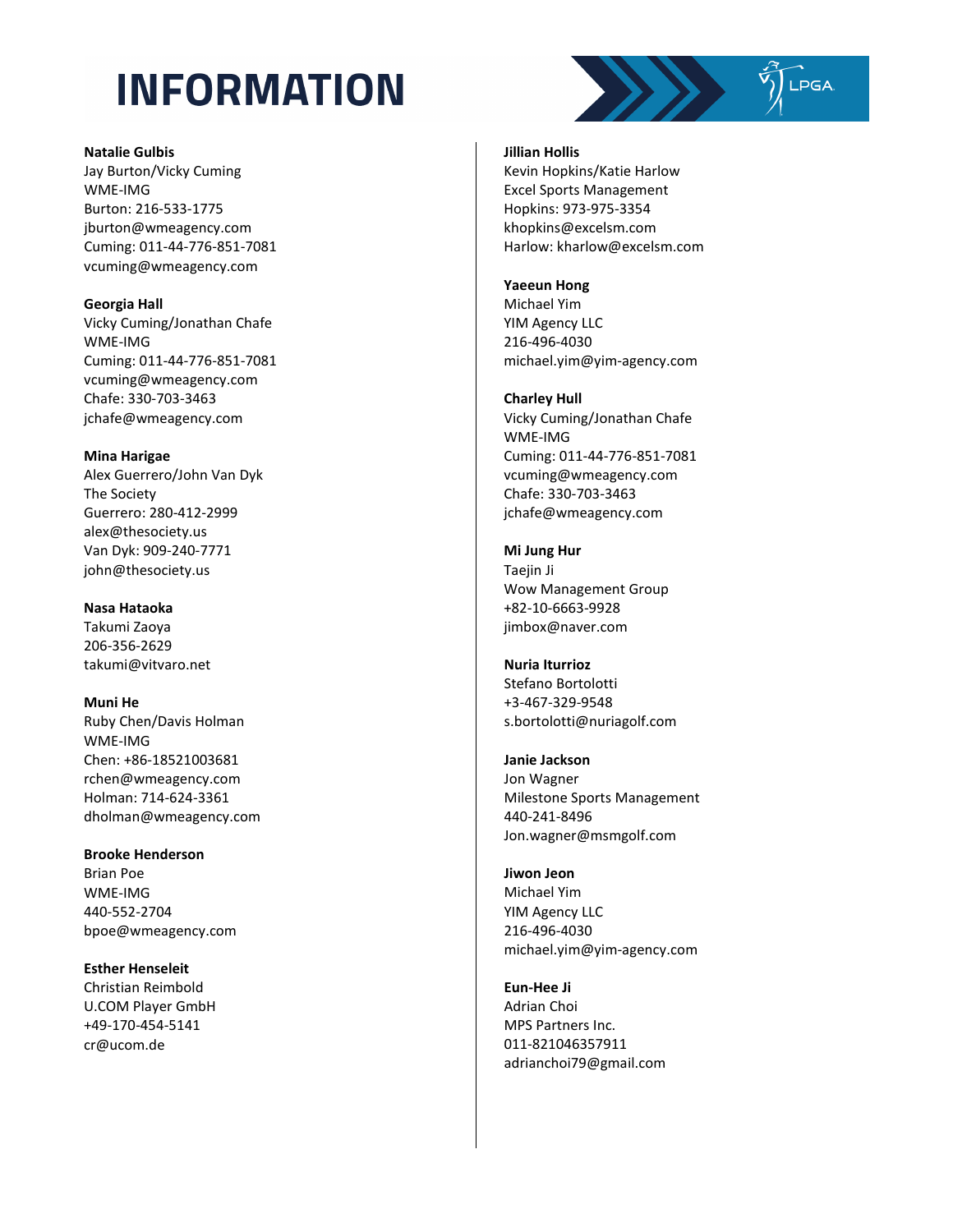

#### **Ariya Jutanugarn**

Panda Duangmanee/Davis Holman WME-IMG Duangmanee: pduangmanee@wmeagency.com Holman: 714 -624 -3361 dholman@wmeagency.com

**Moriya Jutanugarn**

Panda Duangmanee/Davis Holman WME-IMG Duangmanee: pduangmanee@wmeagency.com Holman: 714 -624 -3361 dholman@wmeagency.com

### **Danielle Kang**

Brian Poe/Jonathan Chafe WME-IMG Poe: 440 -552 -2704 bpoe@wmeagency.com Chafe: 330 -703 -3463 jchafe@wmeagency.com

### **Kim Kaufman**

Jeff Stacy Empire Sports Management 216 -60 -0615 jeff@empiresportssc.com

## **Cristie Kerr**

Erik Stevens 917 -855 -9917 Erik@kerrcellars.com

### **Megan Khang**

Jeff Chilcoat/Ayla Berrigan Sterling Sports Management Chilcoat: 614 -361 -1959 jchilcoat@sterlingsm.com Berrigan: 614 -439 -7676 aberrigan@sterlingsm.com

## **A Lim Kim**

Taejin Ji Wow Management Group +82 -10 -6663 -9928 jimbox@naver.com

### **Hyo Joo Kim**

Sanghun Shin YG Sports ssh3235@gad -sports.com

**In -Kyung Kim**  Young -E Yang 407 -558 -1382 younge.yang@yahoo.com

### **Sei Young Kim**  JS Kang Epoch Sports Group 404 -518 -2002 js@epochsportsgroup.com

## **Frida Kinhult**

David Jebb WME-IMG djebb@WMEAgency.com +44 7525 902044

### **Katherine Kirk**

Jeff Chilcoat/Ayla Berrigan Sterling Sports Management Chilcoat: 614 -361 -1959 jchilcoat@sterlingsm.com Berrigan: 614 -439 -7676 aberrigan@sterlingsm.com

### **Cheyenne Knight**

Nick Biesecker Resolute Sports Advisors 770 -634 -5297 nb@resolute - sports.com

### **Jin Young Ko**

Shaun Jeon SEMA +82 10 3780 0000 skjeon1225@semasm.com marketing@semasm.com

### **Lydia Ko**  Sura Ko 321 -315 -1774 lksportsmg@gmail.com ejsand@naver.com

Brian Poe/Jay Burton WME-IMG Poe: 440 -552 -2704 bpoe@wmeagency.com Burton: 216 -533 -1775 jburton@wmeagency.com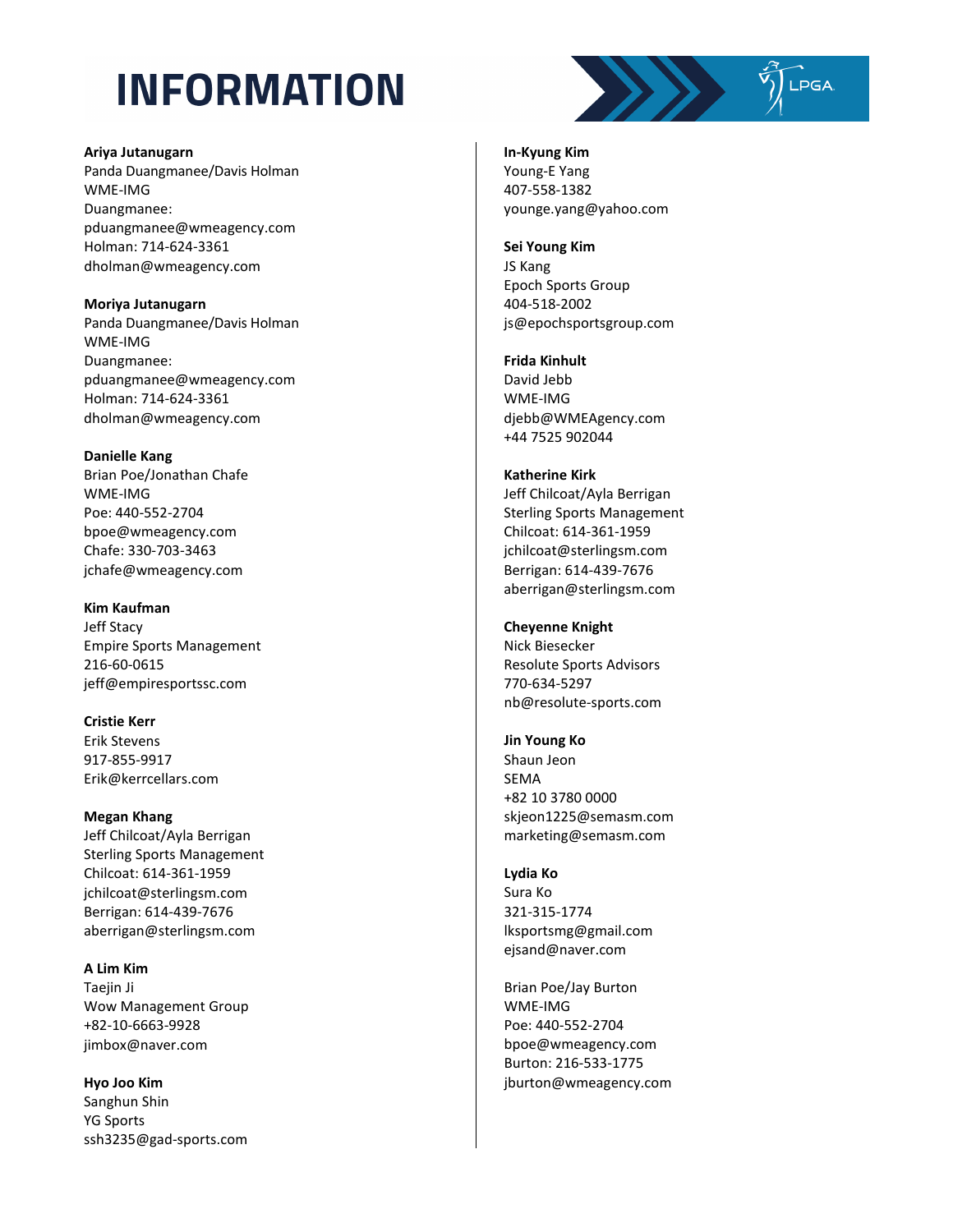#### **Jessica Korda**

Chris Mullhaupt Wasserman 813 -956 -2193 cmullhaupt@teamwass.com

### **Nelly Korda**

Chris Mullhaupt Wasserman 813 -956 -2193 cmullhaupt@teamwass.com

### **Jennifer Kupcho**

Mary Lyle Townsend Wasserman 336 -416 -9585 mtownsend@teamwass.com

### **Brittany Lang**

Jeff Chilcoat/Ayla Berrigan Sterling Sports Management Chilcoat: 614 -361 -1959 jchilcoat@sterlingsm.com Berrigan: 614 -439 -7676 aberrigan@sterlingsm.com

## **Bronte Law**

Kevin Hopkins Excel Sports Management 973 -975 -3354 khopkins@excelsm.com

### **Andrea Lee**

Kevin Hopkins/Alex Burge Excel Sports Management Hopkins: 973 -975 -3354 khopkins@excelsm.com Burge: aburge@excelsm.com

## **Jaclyn Lee**

Jeff Chilcoat/Ayla Berrigan Sterling Sports Management Chilcoat: 614 -361 -1959 jchilcoat@sterlingsm.com Berrigan: 614 -439 -7676 aberrigan@sterlingsm.com

## **Jeongeun Lee6**

Jiwon Choi Wow Management Group jiwonch46@gmail.com

### **Minjee Lee**

Brent Hamilton/Jay Burton WME-IMG Hamilton: 216 -556 -4116 brhamilton@wmeagency.com Burton: 216 -533 -1775 jburton@wmeagency.com

 $\sqrt{\frac{1}{2}}$ LPGA

### **Stacy Lewis**

Jeff Chilcoat/Ayla Berrigan Sterling Sports Management Chilcoat: 614 -361 -1959 jchilcoat@sterlingsm.com Berrigan: 614 -439 -7676 aberrigan@sterlingsm.com

### **Xi Yu Lin**

Ruby Chen/Vency Wang WME-IMG Chen: +86 -18521003681 rchen@wmeagency.com Wang: vency.wang@img.com

### **Brittany Lincicome**

Jeff Chilcoat/Ayla Berrigan Sterling Sports Management Chilcoat: 614 -361 -1959 jchilcoat@sterlingsm.com Berrigan: 614 -439 -7676 aberrigan@sterlingsm.com

### **Ruixin Liu**

Jeff Chilcoat/Ayla Berrigan Sterling Sports Management Chilcoat: 614 -361 -1959 jchilcoat@sterlingsm.com Berrigan: 614 -439 -7676 aberrigan@sterlingsm.com

### **Yu Liu**

WME-IMG Chen: +86 -18521003681 rchen@wmeagency.com Wang: vency.wang@img.com

### **Gaby Lopez**

Jay Burton/Brian Poe WME-IMG Burton: 216 -533 -1775 jburton@wmeagency.com Poe: 440 -552 -2704 bpoe@wmeagency.com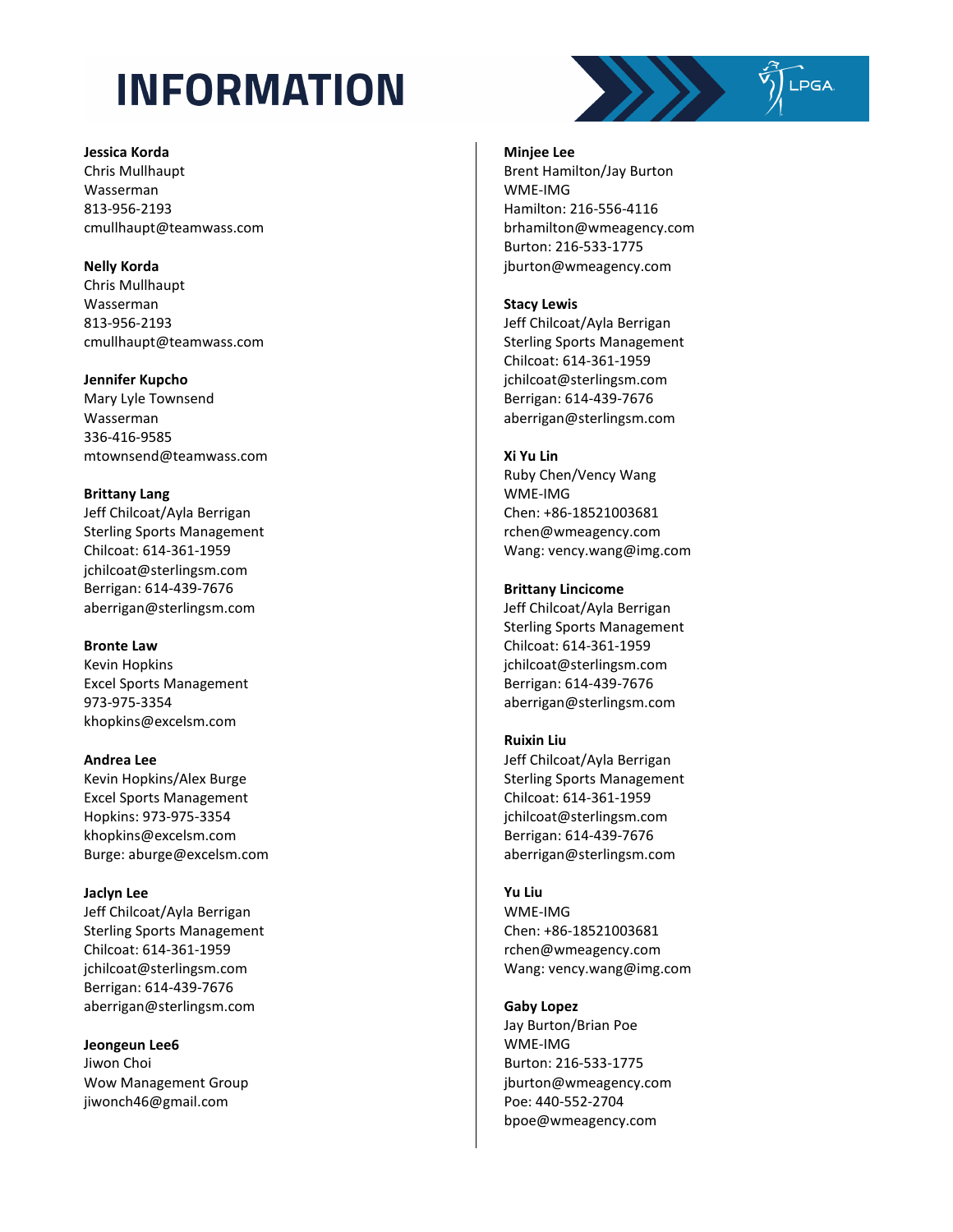**Leona Maguire**

Lisa Maguire Modest Golf Management +35 387-669-4179 919-699-2745 lisa@modestgolf.com

**Mo Martin**  Shantal Lamelas Yee & Dubin Sports, LLC 818-281-8872 shantal@yeedubin.com

**Caroline Masson**  Michael Ernst SMA - Athlete & Sports Management 491-762-083-7624 michael.ernst@team-sma.de

**Catriona Matthew**  Vicky Cuming WME-IMG 011-44-776-851-7081 vcuming@wmeagency.com

**Brooke Matthews**  Jeff Chilcoat/Ayla Berrigan Sterling Sports Management Chilcoat: 614-361-1959 jchilcoat@sterlingsm.com Berrigan: 614-439-7676 aberrigan@sterlingsm.com

**Gerina Mendoza**  Jeff Chilcoat/Ayla Berrigan Sterling Sports Management Chilcoat: 614-361-1959 jchilcoat@sterlingsm.com Berrigan: 614-439-7676 aberrigan@sterlingsm.com

**Giulia Molinaro** Jana Smoley Sunrise Sports Consulting 775-342-9483 jsmoley@sunrisesportsconsulting.com

**Haley Moore** Rick Johnson 20/10 Sports Media 619-890-4653 rick@2010sportsmedia.com

**Azahara Munoz**  Brad Buffoni Wasserman

612-867-2434 bbuffoni@teamwass.com

### **Yealimi Noh**

Andrew Kipper/Kevin Hopkins Excel Sports Management Kipper: 310-801-8301 andrew@excelsm.com Hopkins: 973-975-3354 khopkins@excelsm.com

### **Haru Nomura**

Soyoung Mun 808-729-6971 mina8642@naver.com

**Anna Nordqvist**  Jeremy Moore/Derek Bohlen Makers Sports Management Moore: 253-232-8500 jmo@makerssports.com Bohlen: 319-404-1777 dbo@makerssports.com

**Su Oh**  Michael Yim YIM Agency LLC 216-496-4030 michael.yim@yim-agency.com

**Amy Olson**  Kelli Masters KMM Sports 405-706-3185 kelli@kmmsports.com

**Bianca Pagdanganan** Sam M. Pagdanganan 562-278-7685 smpagda@gmail.com

**Kaitlyn Papp**  Brian Poe/Jonathan Chafe WME-IMG Poe: 440-552-2704 bpoe@wmeagency.com Chafe: 330-703-3463 jchafe@wmeagency.com

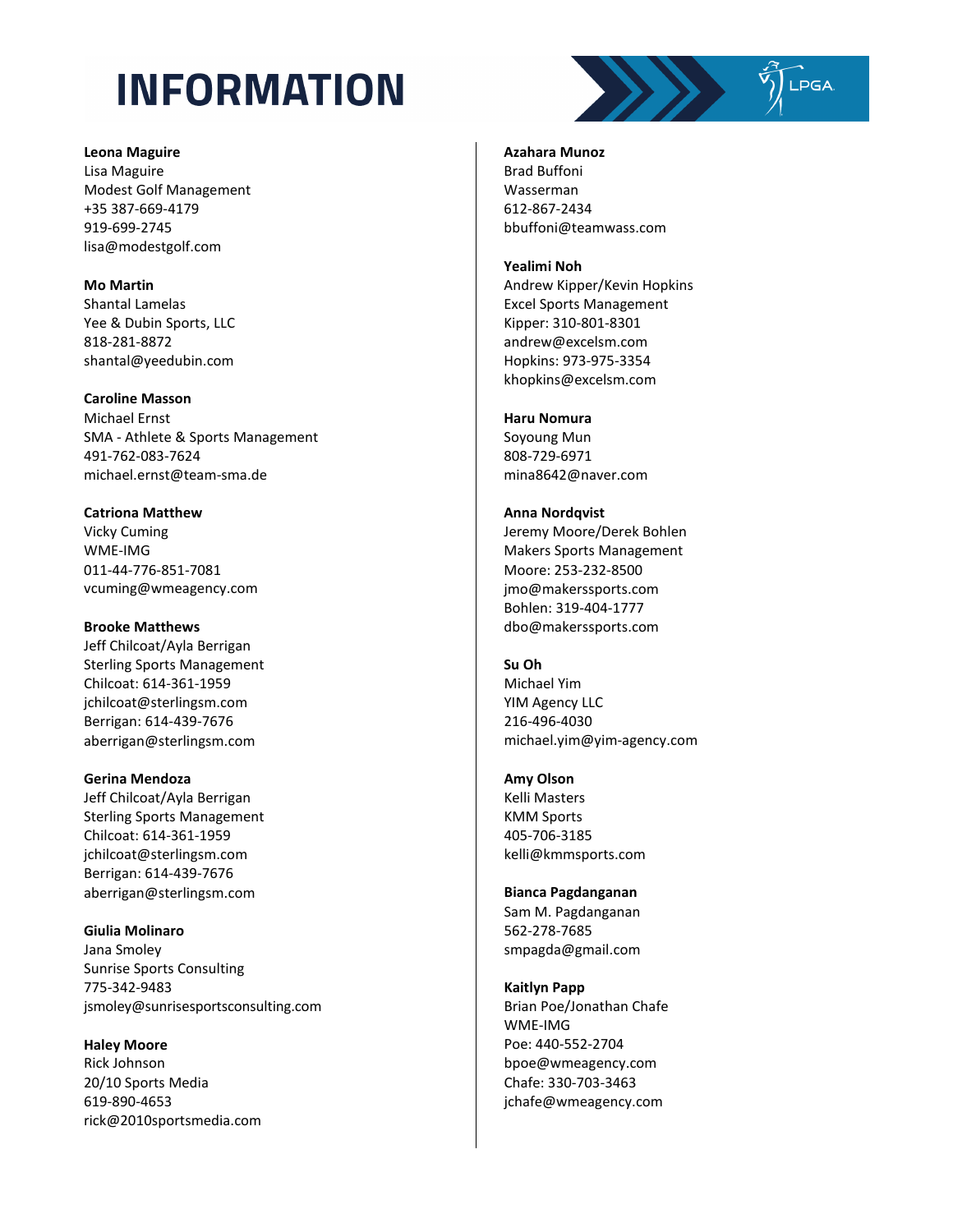**Annie Park**  Erin Kane Excel Sports Management ekane@excelsm.com

**Inbee Park**  Taejin Ji Wow Management Group +82-10-6663-9928 jimbox@naver.com

**Hee Young Park**  Joojong Joe 310-658-7037 joojongjoe@gmail.com

**Sung Hyun Park**  Kyuri Hong SEMA 717-713-6552 hongk@semasm.com marketing@semasm.com

**Emily K. Pedersen**  Vicky Cuming/Jonathan Chafe WME-IMG Cuming: 011-44-776-851-7081 vcuming@wmeagency.com Chafe: 330-703-3463 jchafe@wmeagency.com

**Pornanong Phatlum**  Supika Maphungphong Sports Management Group Co., Ltd. 011-66-26-695-450 smaphungphong@smgsport.com

**Sophia Popov** Jeremy Moore/Derek Bohlen Makers Sports Management Moore: 253-232-8500 jmo@makerssports.com Bohlen: 319-404-1777 dbo@makerssports.com

**Morgan Pressel**  Chris Armstrong/Mary Lyle Townsend Wasserman Armstrong: 416-806-1833 carmstrong@wmgllc.com Townsend: 336-416-9585 mtownsend@teamwass.com

### **Mel Reid**

Cosette Chaput Wasserman 719-213-9928 cchaput@teamwass.com

#### **Pauline Roussin-Bouchard**

Chris Mullhaupt Wasserman 813-956-2193 cmullhaupt@teamwass.com

**So Yeon Ryu** 

Taejin Ji Wow Management Group +82-10-6663-9928 jimbox@naver.com

**Lizette Salas** JS Kang Epoch Sports Group 404-518-2002 js@epochsportsgroup.com

#### **Yuka Saso**

Jeff Chilcoat/Ayla Berrigan Sterling Sports Management Chilcoat: 614-361-1959 jchilcoat@sterlingsm.com Berrigan: 614-439-7676 aberrigan@sterlingsm.com

### **Sophia Schubert**

Charlie Danielson 4sports 715-781-6191 charliegolf24@gmail.com

#### **Jodi Ewart Shadoff**

Ryan Henderson Radegen Sports 845-346-5421 rhenderson@radegen.com

**Alena Sharp** 

George Sourlis Higher Ground 416-580-3431 gsourlis@highergroundsport.com

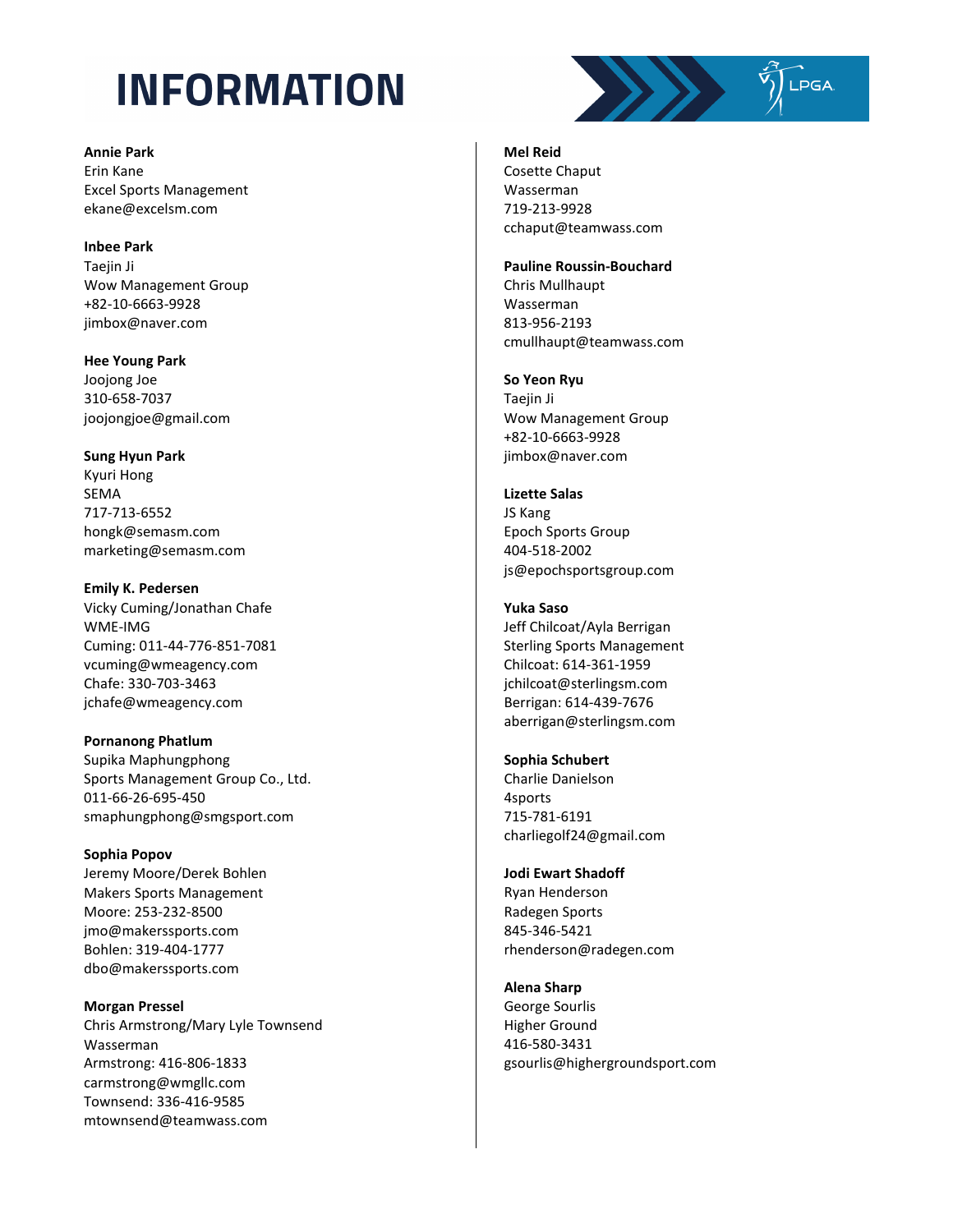**Hinako Shibuno** Mikako "Mimi" Taya **ZONE** +81 801 -293 -2059 taya@zone -inc.com

**Jenny Shin** Ryan Henderson Radegen Sports 845 -346 -5421 rhenderson@radegen.com

**Mariah Stackhouse**  JS Kang Epoch Sports Group 404 -518 -2002 js@epochsportsgroup.com

**Angela Stanford** Eddie Smith SPORTFIVE 561 -644 -5234 eddie.smith@sportfive.com

**Lauren Stephenson**  Jeff Chilcoat/Ayla Berrigan Sterling Sports Management Chilcoat: 614 -361 -1959 jchilcoat@sterlingsm.com Berrigan: 614 -439 -7676 aberrigan@sterlingsm.com

**Linnea Strom**  Brad Hewitt Elite Golf Management brad@elitegolfmanagement.com

**Maddie Szeryk**  JS Kang Epoch Sports Group 404 -518 -2002 js@epochsportsgroup.com

**Elizabeth Szokol**  Kevin Lynch Empire Sports Management 216 -386 -9036 kevin@empiresportssc.com **Emma Talley** 

Jeff Chilcoat/Ayla Berrigan Sterling Sports Management Chilcoat: 614 -361 -1959 jchilcoat@sterlingsm.com Berrigan: 614 -439 -7676 aberrigan@sterlingsm.com

**Patty Tavatanakit** 

Jay Burton/Jonathan Chafe WME-IMG Burton: 216 -533 -1775 jburton@wmeagency.com Chafe: 330 -703 -3463 jchafe@wmeagency.com

**Lexi Thompson**  Brett Falkoff GSE Worldwide 610 -585 -7428 bfalkoff@gseworldwide.com

**Alana Uriell**  Nick Biesecker Resolute Sports Advisors 770 -634 -5297 nb@resolute -sports.com

**Albane Valenzuela** Jon Heaton/Katie Harlow Excel Sports Management Heaton: jheaton@excelsm.com Harlow: kharlow@excelsm.com

**Anne van Dam** Michiel Floris mwf.afr@gmail.com

**Lilia Vu** Ben Harrison SPORTFIVE 480 -294 -0993 ben.harrison@sportfive.com

**Michelle Wie West** Kevin Hopkins/Kayli Cutler Excel Sports Management Hopkins: 973 -975 -3354 khopkins@excelsm.com Cutler: kcutler@excelsm.com

 $\frac{1}{2}$   $\frac{1}{2}$   $\frac{1}{2}$   $\frac{1}{2}$   $\frac{1}{2}$   $\frac{1}{2}$   $\frac{1}{2}$   $\frac{1}{2}$   $\frac{1}{2}$   $\frac{1}{2}$   $\frac{1}{2}$   $\frac{1}{2}$   $\frac{1}{2}$   $\frac{1}{2}$   $\frac{1}{2}$   $\frac{1}{2}$   $\frac{1}{2}$   $\frac{1}{2}$   $\frac{1}{2}$   $\frac{1}{2}$   $\frac{1}{2}$   $\frac{1}{2}$